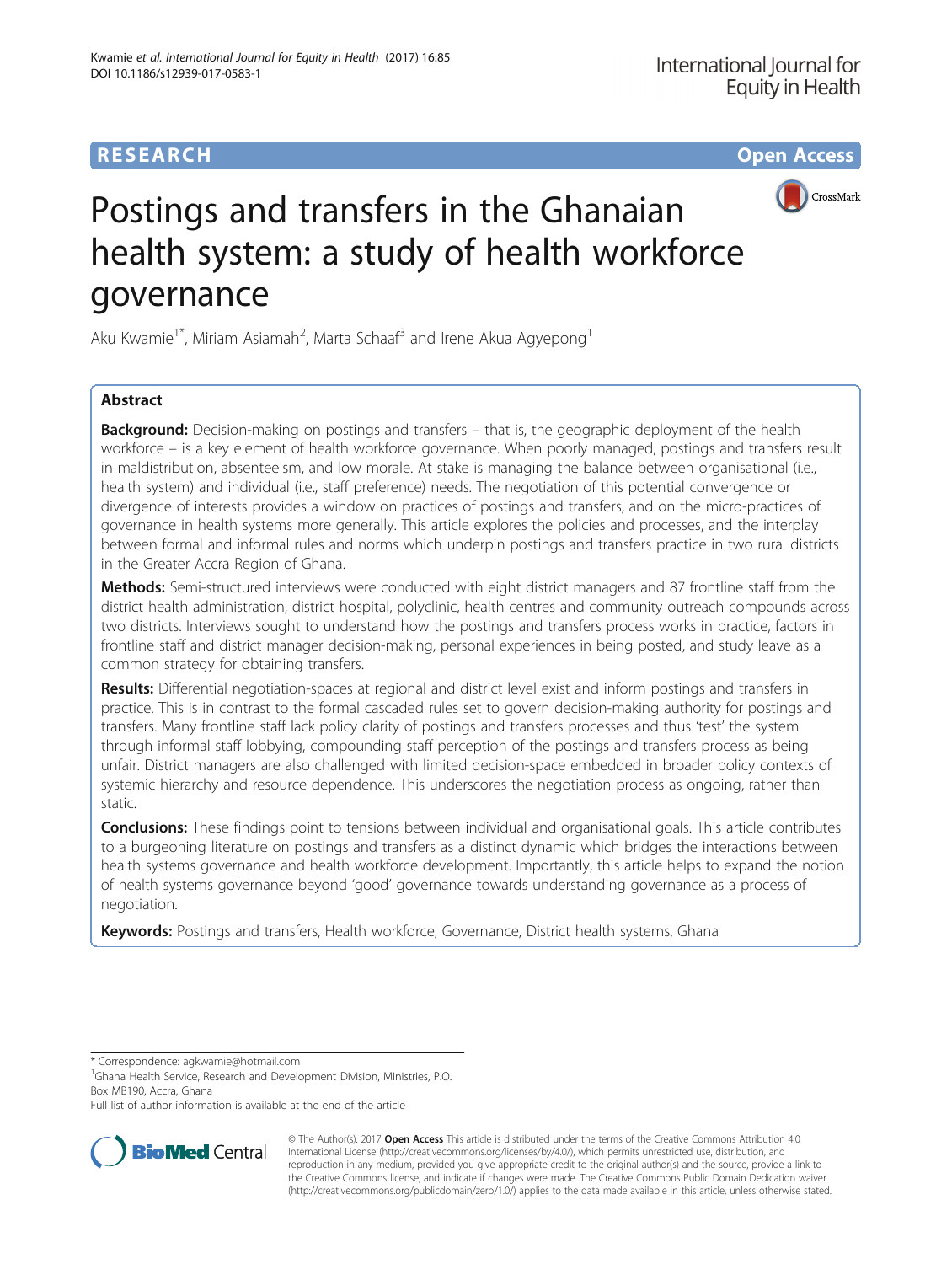# Background

A health workforce which is appropriately deployed and well-motivated is crucial to supporting health service delivery [[1\]](#page-10-0). Postings and transfers – that is the decisionmaking and negotiation regarding where health providers work, and their geographic mobility within the health system – is an under-researched aspect of health workforce governance [[2\]](#page-10-0). How and why the health workforce is deployed across geographic settings is foundational to the delivery of public services because it affects attainment of health goals like universal health coverage through issues of maldistribution, absenteeism, poor morale, decreased efficiencies, and lowered health system accountability. The limited evidence to date shows that postings and transfers are mediated by a variety of complex factors, such as public administration standards, labour market forces, political dynamics, professional power, human resource management systems and accountability mechanisms [\[3](#page-10-0)]. There is much literature from Ghana and other low- and middle-income countries identifying factors which influence staff preferences to take up or stay in posts, such as remuneration, career progression opportunities, facility infrastructure and social amenities (e.g., schools for children, employment for spouses, road networks, and accommodation) [[4](#page-10-0)–[11\]](#page-10-0). However, much of this work has focused on broader issues of attraction, motivation and retention, with very minimal attention paid to understanding the actual dynamics of the posting and transfer process itself. What is missing in our understanding of postings and transfers is the complexity of negotiations between the one posting or transferring and the one being posted or transferred. These negotiations themselves are complex because they magnify issues of governance: they reflect potential flashpoints between individual and organisational goals which are embedded in broader policy contexts, health system organisation, and power dynamics.

The content of the concept of health systems governance has evolved over time from regulation and stewardship to greater acknowledgment of the importance of leadership [\[12, 13\]](#page-10-0). While the concept of governance in health continues to emerge, the literature remains lean and primarily normative, that is, there is little empirical evidence from real-life systems on 'what is' governance, rather than idealised statements of 'what should governance be'. Recent systematic review evidence notes that 'good' governance mechanisms linked to improved health outcomes include (1) responsive health system decentralisation, (2) transparent and participatory health policy-making, (3) increased community engagement and (4) increased social capital [[14\]](#page-10-0). Barbazza and Tello [[15\]](#page-10-0) note that despite the lack of consensus surrounding the concept of governance in health, there appears to be convergence around governance in health as a "set of processes (customs, policies or laws) that are formally or informally applied to distribute responsibility or accountability among actors in a given system". This links closely with Bossert and Brinkerhoff's definition of governance as "the rules that distribute roles and responsibilities among government, providers and beneficiaries and that shape the interactions among them. Governance encompasses authority, power and decisionmaking" [\[16\]](#page-10-0). Both of these definitions acknowledge the co-existence of formal and informal rules and norms which guide behaviour.

To date, the literature has done little to draw out the interactions between overall health system governance and health workforce development [\[17\]](#page-10-0). Health sector reforms and health workforce policies have often been developed separately, the result being limited evidence and understanding of how these shape health workforce governance [[18](#page-10-0)–[25\]](#page-10-0). The objective of this article is to explore the formal and informal policies and processes which underpin posting and transfer practices at district-level in two rural districts of the Greater Accra Region of Ghana. This has relevance for the design and implementation of appropriate posting and transfer policies sensitive to contextual conditions. More broadly, it opens a window into the everyday practice of governance as a process of negotiation within health systems.

#### Methods

# Semi-structured interviews

The first two authors collected data in two rural districts of the Greater Accra Region of Ghana (District A and District B) from August 2015 to February 2016. These districts were identified based on the researchers' previous work in the region, and on the basis of existing trust relationships. Due to their rural nature, the districts were further purposively selected for this study to build understanding on the particular challenges of postings and transfers in rural settings. Given the perceived potentially-sensitive nature of the findings, we anonymised the districts. Audio-recordings were not made of the interviews for the same reason. Interviews were conducted by the research pair together; one conducted the interview and the other took detailed notes.

The development of semi-structured interview guides was informed through a non-exhaustive review of the human resources for health literature. Interviews sought to understand: (1) how the postings and transfers process works in practice; (2) factors in staff and district manager decision-making about postings and transfers; (3) personal experiences in being posted; and (4) practices regarding study leave. We investigated study leave specifically because it emerged as a potentially important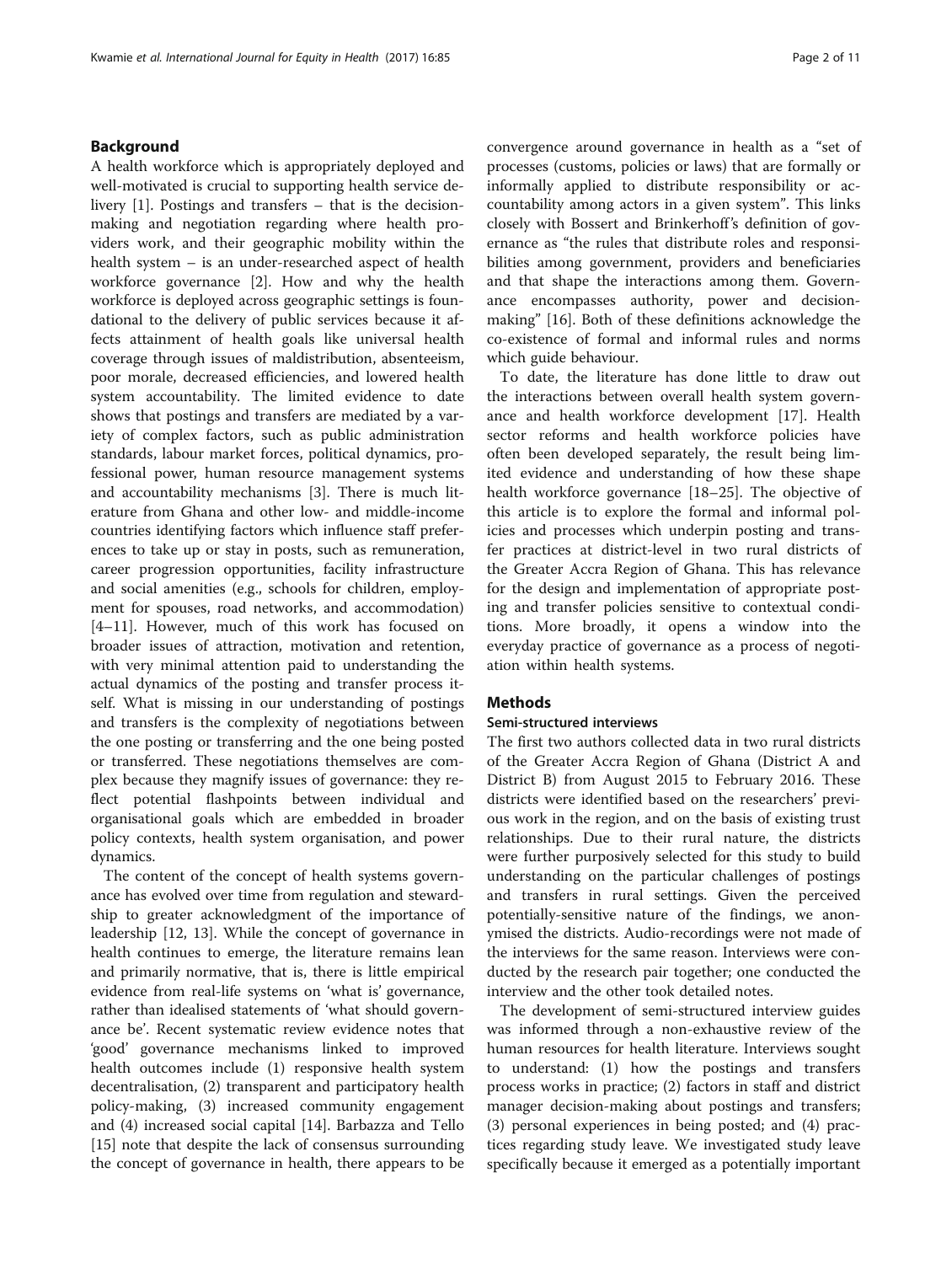<span id="page-2-0"></span>dynamic from observations in prior formative research (unpublished data).

Semi-structured interviews were conducted by the research pair with managers at the district health administration (DHA), and frontline staff across all facility types in both districts: district hospital or polyclinic, health centres and Community-based Health Planning and Services (CHPS) compounds which offer basic health services at household level. In both districts, the key managers directly involved in the postings and transfers process were identified as being the district director of health services, deputy director of nursing services, and administrator. In each district four interviews were conducted (the above-listed managers, plus one additional manager not directly responsible for postings and transfers), a total of eight district managers, reflecting two-thirds of the management team in each district.

Eighty-seven frontline staff were interviewed (43 from District A and 44 from District B). In District A, 21 of 62 polyclinic staff were interviewed based on availability: this included the full complement of those on duty during the days of interview (not counting those on leave or off-duty, with the exception of labour ward staff who were not included so as not to interfere with service delivery). Fourteen of 25 health centre staff were interviewed (the total complement on duty on the days of interview). Two of the district's six CHPS compounds were randomly selected (one near to district capital where the polyclinic is located, and one remotely located from the district capital). Four staff were interviewed at each CHPS compound, reflecting the total staff complement of each. In District B, 12 of 36 hospital staff available at the time of interview (the hospital runs three shifts) were interviewed. CHPS compound staff were opportunistically interviewed at a CHPS training workshop: 31 of 36 CHPS staff were interviewed from all nine CHPS compounds. Interviews were held at the larger health facilities over a 2-day period each. The bulk of staff interviewed were community health nurses, enrolled or general staff nurses, and midwives (see the demographic data for both districts in Tables 1 and [2](#page-3-0) below). We aimed for a representative sample in both districts.

Interview notes were handwritten and converted into digital transcripts on the same day. Interview data labelled by unique identifier were cleaned and coded manually in an inductive manner. To ensure rigour in the analytic process, we triangulated the data across sources (document review and interview data) respondent types (managers and staff), and districts (A and B). To reduce researcher bias, daily reflections during data collection between the first two authors took place. Interpretations of findings were validated by feeding them back to interviewees to check for their accuracy.

| District managers           | District A<br>$(n = 4)$ | District B<br>$(n = 4)$ | Total<br>$(n = 8)$ | % of all respondents<br>$(100\%)$ |
|-----------------------------|-------------------------|-------------------------|--------------------|-----------------------------------|
|                             |                         |                         |                    |                                   |
| Mean years in post          | $2.33$ (SD = 0.29)      | 4.45 $(SD = 1.89)$      |                    |                                   |
| Mean years in GHS           | $16.92$ (SD = 8.80)     | $17.7$ (SD = 9.49)      |                    | ٠                                 |
| Sex                         |                         |                         |                    |                                   |
| Male                        |                         |                         | $\overline{2}$     | 25%                               |
| Female                      | 3                       | 3                       | 6                  | 75%                               |
| Professional classification |                         |                         |                    |                                   |
| Medical doctor              |                         |                         |                    | 12.5%                             |
| Physician Assistant         |                         |                         |                    |                                   |
| Midwife                     |                         |                         |                    |                                   |
| Public Health Nurse         |                         |                         | $\overline{2}$     | 25%                               |
| Disease control officer     |                         |                         |                    | $\overline{\phantom{a}}$          |
| Nutrition officer           |                         |                         |                    | 12.5%                             |
| Health information officer  |                         |                         | ٠                  | $\overline{\phantom{a}}$          |
| Pharmacist                  |                         |                         |                    | 12.5%                             |
| Administrator               |                         |                         | 2                  | 25%                               |
| Accountant                  |                         |                         |                    |                                   |
| Other                       |                         |                         |                    |                                   |

Table 1 Demographic data for district managers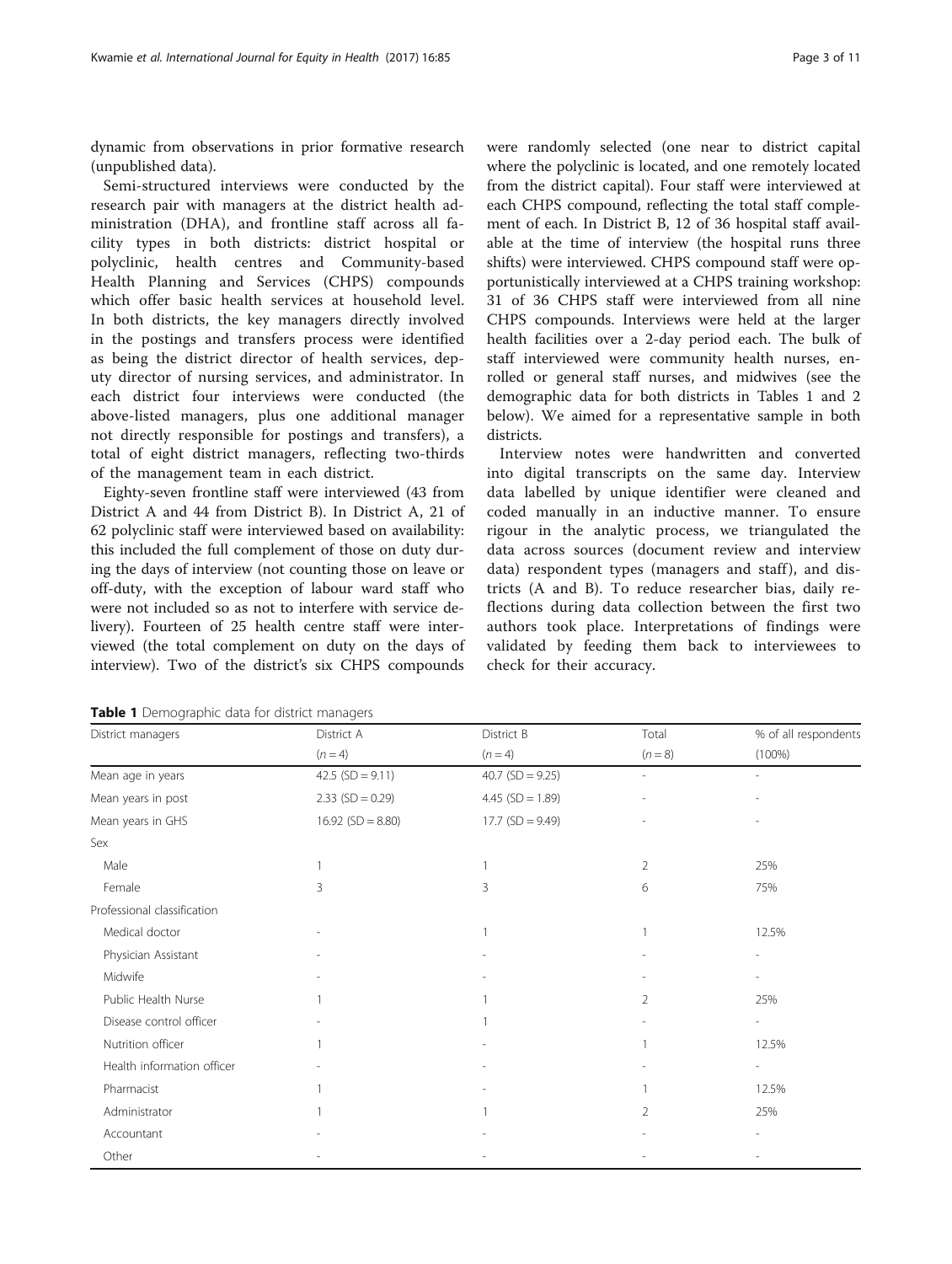| Frontline staff               | District A<br>$(n = 44)$ | District B<br>$(n = 43)$ | Total<br>$(n = 87)$ | % of all respondents<br>$(100\%)$ |
|-------------------------------|--------------------------|--------------------------|---------------------|-----------------------------------|
|                               |                          |                          |                     |                                   |
| Mean years in post            | $2.94$ (SD = 2.72)       | $2.73$ (SD = 4.98)       |                     |                                   |
| Mean years in GHS             | $8.95$ (SD = 11.27)      | 5.68 $(SD = 6.28)$       |                     |                                   |
| Sex                           |                          |                          |                     |                                   |
| Male                          | 5                        | $\overline{4}$           | 9                   | 10%                               |
| Female                        | 39                       | 39                       | 78                  | 90%                               |
| Professional classification   |                          |                          |                     |                                   |
| Medical doctor                |                          |                          |                     | 1%                                |
| Principal nursing officer     |                          |                          |                     | 1%                                |
| Midwife                       | 5                        | $\overline{7}$           | 12                  | 14%                               |
| Public Health Nurse           | $\overline{2}$           |                          | $\overline{2}$      | 2%                                |
| Disease control officer       |                          |                          |                     | 1%                                |
| Nutrition officer             |                          |                          |                     | 1%                                |
| Superintendent enrolled nurse |                          |                          |                     | 1%                                |
| Community health nurse        | 14                       | 19                       | 33                  | 38%                               |
| Clinical nurse                | $\circ$                  | $\overline{2}$           | $\overline{2}$      | 2%                                |
| Enrolled nurse                | 10                       | 10                       | 20                  | 23%                               |
| General staff nurse           | 9                        | 2                        | 11                  | 13%                               |
| Registered general nurse      |                          | $\overline{2}$           | $\overline{2}$      | 2%                                |

<span id="page-3-0"></span>Table 2 Demographic data for frontline staff

## Results

#### Context for postings and transfers in Ghana

The Ghana Health Service (GHS) is the public sector service delivery agency of the Ministry of Health (MOH). The GHS was established by the Ghana Health Service and Teaching Hospitals Act (525) of 1996, which created an agency model for the MOH. The GHS is administratively decentralised down national, regional, district and sub-district lines. In terms of human resources management, the MOH has a Human Resources Directorate with overall responsibility for the nation's health workforce planning, administration and development across its different agencies (which apart from the GHS includes regulatory, purchaser and training agencies). Within the GHS itself, a Human Resources Directorate at national-level headquarters is responsible for training, planning and management functions of the public sector health service delivery workforce it controls.

The majority of health staff are employed in the public health sector; the most recent figures (2009) indicate 46,040 staff on the public payroll [[26](#page-10-0)]. Professional nurses make up the greatest proportion of health workforce in Ghana (i.e., 26.8%); this is followed by enrolled nurses (25.4%), community health nurses (18.4%), and midwives (12.8%) [[26\]](#page-10-0). Though the Greater Accra

Region is the second most populous region in the country, being the capital city region, it attracts the greatest numbers of staff, and has the highest proportion of professional nurses, midwives and community nurses in the country.

In terms of the districts under investigation, District A has a population projected at 73,000, (2014) made up of rural and peri-urban areas. Residents mainly engage in subsistence and some small-medium scale commercial fishing and farming. Of note is the existence of a large private university in the district, which attracts many students (District A Annual Report, 2014). District B is the district with the largest land mass in the region, and has a population projected at 60,000 made up of 167 scattered communities. The district is considered to be disadvantaged, with most inhabitants engaging in subsistence farming and fishing (District B, Annual Report 2014).

#### Demographic data

Demographic data for district manager and frontline staff respondents are summarised in Tables [1](#page-2-0) and 2 below:

We found that interviewed staff were young (mean age 34; mode = 27), in District A and mean age 31 (mode = 28) in District B, with the majority of staff in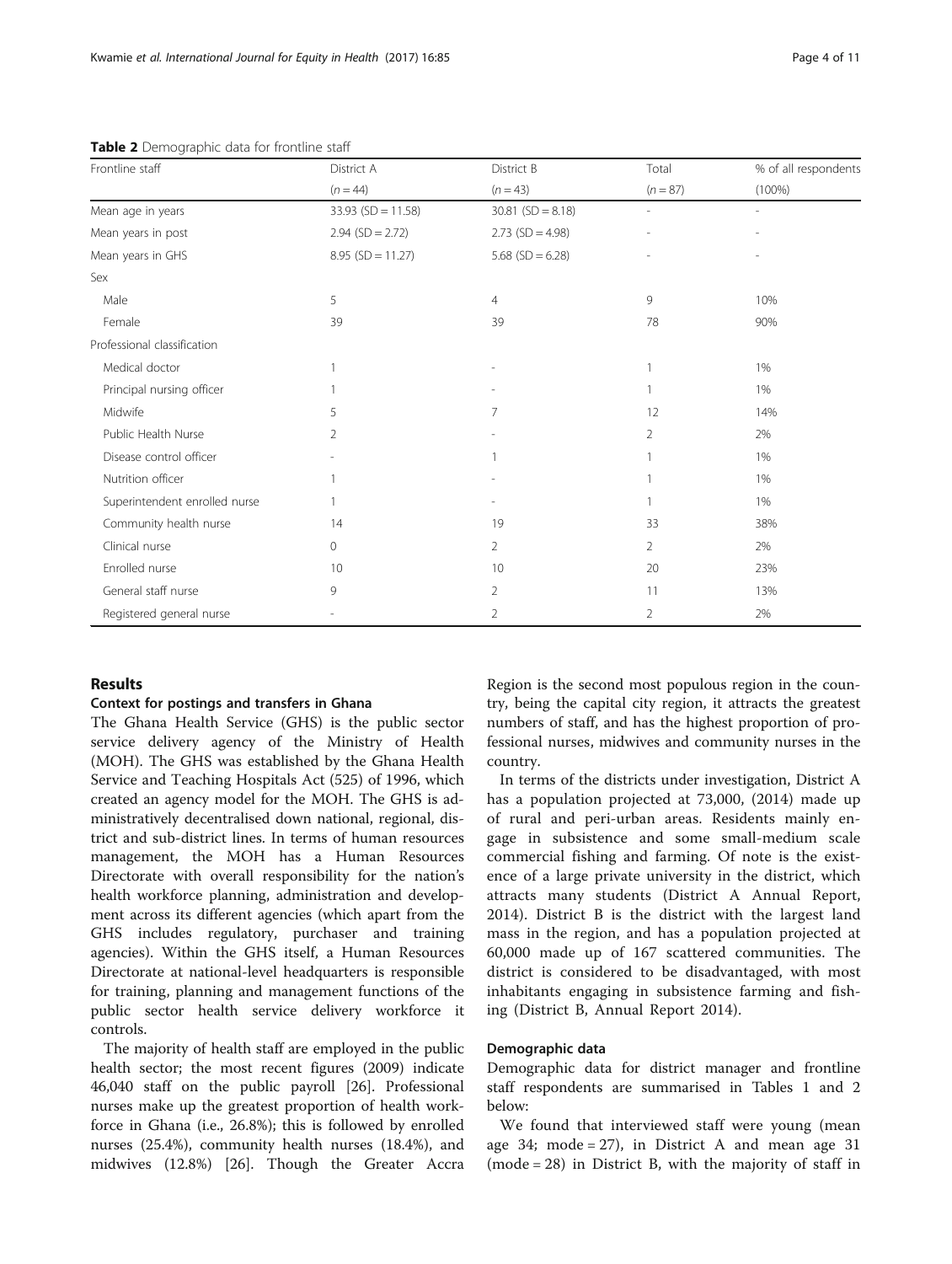their first posting, having served less than 3 years on average across both districts. Ninety percent of staff respondents were women, reflecting the fact that most of them were nurses, and nursing is a femaledominated profession in Ghana. Responses in District B largely mirrored those from District A, with the exception of a particular dynamic around study leave, described in more detail below.

## Postings and transfers: formal policies

Formal rules for decision-making authority for postings and transfers are cascaded down MOH and GHS lines [[26\]](#page-10-0). Each level, from MOH headquarters to GHS headquarters, to regional, district and facility levels has a different scope of decision-making authority regarding the posting and transfer of employees, generally related to the mandate of that level. Thus, MOH as the coordinating body for the entire health sector determines agency staff allocations, and post staff to its agencies (such as the GHS). MOH has no formal posting and transfer powers within the agencies themselves. GHS headquarters determines staff quotas at regional level and posts to regions, but has no posting and transfer powers to specific districts. GHS-HQ must, however, be informed of the final postings and transfers within-region as part of its monitoring of staff distribution. If staff want to move from one region to another, they have to seek release from their region of work to GHS-HQ, and GHS-HQ confirms that there is a vacancy in the region the staff desires to move into prior to posting them. A region can refuse to release or accept staff. Similarly, the region posts to districts and is not supposed to interfere with facility posting within-district. Again, the district can refuse to release or accept staff.

The draft policy on postings<sup>1</sup> (2015) identifies a policy goal of equitable staff distribution, with a focus on posting staff to where their services are needed, according to district plans. The policy distinguishes between postings at headquarters, postings across and within regions, and across and within districts. Inter-regional postings are identified on regional needs and are the responsibility of either the director-general, director of human resources, or regional directors of health services, depending on the category of staff. Postings across districts are the responsibility of regional directors. Postings within districts are the responsibility of district directors. Therefore, it appears that the bulk of posting and transfer powers exists somewhere between the region and district. Staff distribution is meant to be done on the basis of need, geographical access and equity, and the principle underlying posting is that staff are to be distributed solely on a basis of vacancies, and they

are to "be done with fairness and transparency". The policy further recognises that the lack of differential incentivisation across rural and urban settings contributes to maldistribution of staff. The policy operates on a principle of 'train and retain', meaning that new graduates from MOH training institutions are required to serve in the regions where they were trained. Procedurally, it is the regional director who issues posting letters to staff with copies to the receiving district where staff are meant to report to the district director. The district director then posts staff to sub-district facilities. Heads of facilities report the assumption of duty to the district when staff have reported there. The policy denotes consideration of where spouses work as a privilege, not a right.

#### Postings and transfers: real practices

It is generally understood that while the rules are generally adhered to, there are informal lobbying mechanisms by which people get around the rules based on 'who you know' at which level, and also that the strongly hierarchical nature of the health system makes authority at lower levels hesitant to confront authorities at higher levels. From the data three themes emerged: 1) differential negotiation-spaces at regional and district level surrounding postings and transfers; 2) lack of clarity of staff on conditions of service for transfer or study leave eligibility; and 3) a sense of unfairness in the posting and transfer system from the perspective of district managers and staff alike.

In practice, staff reach the district in a variety of ways. There are two negotiation-spaces during the posting process. The first occurs at the region-level interview. First, staff are given a GHS posting form to fill and submit. They are then called for interview. Staff largely reported that they are posted to the region where they were trained. However, there were several cases where the regions were "full", i.e., had reached their quotas for staff of particular cadres. In those cases, staff were able to choose another region, or were assigned a region directly. About half of staff reported that during the regional interview they were given the option of choosing three districts of their preference. If a staff is married they can provide their marriage certificate to support their request. However, choices are not met in every case. Others reported being assigned a district directly, without option. From our data it appears that a combination of vacancies and whether or not a particular staff cadre is in need influences regional managers in making posting decisions, however this does not appear completely systematic, i.e. there is no evident pattern by which staff may be given district options or are assigned. Regional managers use their discretion. Of those staff who were assigned there was lack of understanding and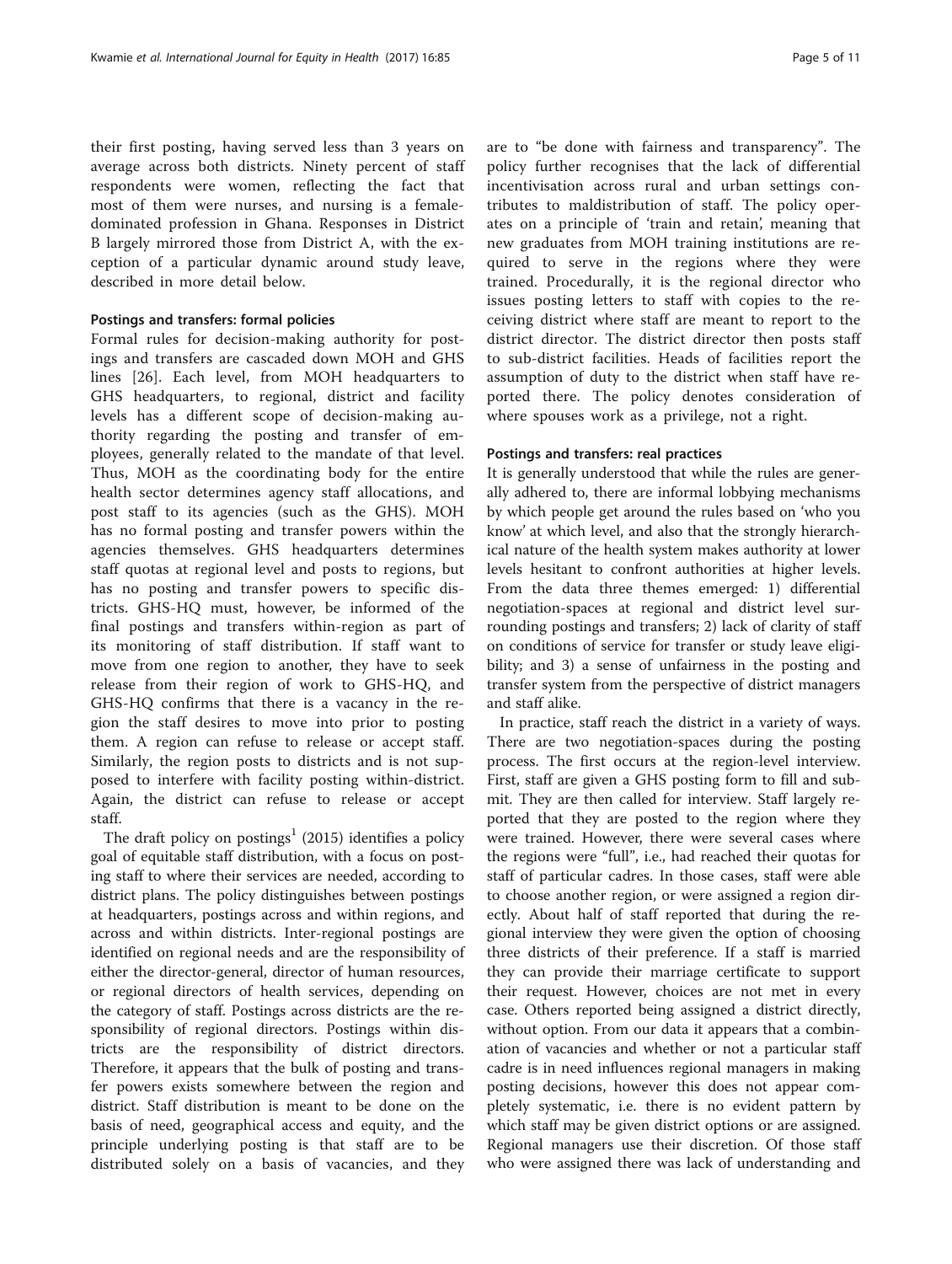even negative feelings towards the nature of their assignment:

"I was assigned. We were in a long queue, and when it was your turn you will be told where you are being posted to. At the time I had braids in wine colour [note: deemed unprofessional], so when the woman saw me she kept saying that I will be posted to [District A], as if it is a punishment." (Polyclinic staff nurse, FS-036)

Of those interviewed staff who were given options, the single-most important factor in their choice of district was accommodation availability, particularly in rural areas where staff are less likely to have relations or friends. Other factors which influenced their choice of district were varied and ranged from marital issues (desiring to be near spouses), parental/familial issues (desiring to stay near ailing parents or extended family, or desiring to move away from family to gain independence – this was especially important for younger staff in their first post), and greater exposure to work tasks in a rural setting. Staff also heavily relied on their informal networks (colleagues and extended family) to advise on the particularities of a district to inform their choice. For example, a district might be desirable because of low rents, or perceptions of low workload at the facility.

The majority of interviewed staff accepted their postings without dispute because they were primed in school that they may be posted anywhere. Others also felt a sense of duty to serve. Still others believed that it simply was not allowed to refuse a posting, or that refusal will lead to unemployment, partly because they have observed this happen to other colleagues. Our findings reflect the fact that the majority of interviewed staff did not feel empowered to refuse the district to which they were assigned. When staff did feel emboldened to refuse postings, a key reasons was when they had observed other colleagues having had the ability to change their postings. These changes were possible regardless of whether the health worker had someone to lobby on their behalf or not:

"If you go back to Region for reposting it would have been done. I know people who had theirs changed yet they didn't know anyone at Region." (Health centre enrolled nurse, FS-015)

The second negotiation-space occurs when staff report to the DHA. Districts receive new staff via two means. The first is that the DHA scans the needs of the district and then lobbies the region for them to assign staff, and are successful. The second is when the region sends staff

that they have received to the district, often straight from the training institutions:

"You have two scenarios, one where you know you have deficiencies and you lobby. You let them [Region] know you have deficiencies and you continue to follow up. Or the other is when you have someone sent to you. The second one is based on school-finishing. It is more predictable, but the scenarios intertwine because when they finish school they come, so if you lobby, then Region keeps you in mind." (District Manager 005)

Staff are to appear at the DHA they have chosen or have been assigned to with their posting letters. Once at the DHA, staff are interviewed by the district director and deputy director of nursing services. Staff are then assigned to sub-districts; certain cadres, such as community health nurses which are numerous, ballot for placement, which involves placing their names on pieces of paper for random selection for the sub-district facility they will be posted to. Interviewed staff noted that there is little room for negotiation at the district:

"No, there is no amount of words you will say or cry that they will change it." (CHPS Community health nurse, FS-085)

District managers largely concurred that in their posting decisions the needs of the district took priority over posted staff's personal factors. While the DHA did try to accommodate staff by balancing factors of staff qualifications, marital status, language and housing accommodation, district managers indicated that these do not override the needs of the district:

"Staff choice does not usually prevail, especially new staff. Sometimes you have to sit them down and talk to them. You negotiate with them and give them a timeframe to go and try the place, and if they are still unhappy about it after then they can change. But most at times they don't want to." (District Manager 002)

Where there appears to be even less negotiationspace is around transfers (all-types within and across districts and regions). There exists a perception that transfer was most often employed more punitively than as reward. Both district managers and staff shared this view. Transfers often came unexpectedly, were disruptive, and staff would simply be informed by the DHA that they were being transferred with minimal consultation. Many staff who had been transferred complained that they were given little time to move (in one case, just 1 week), and in a context of limited accommodations, especially when rents are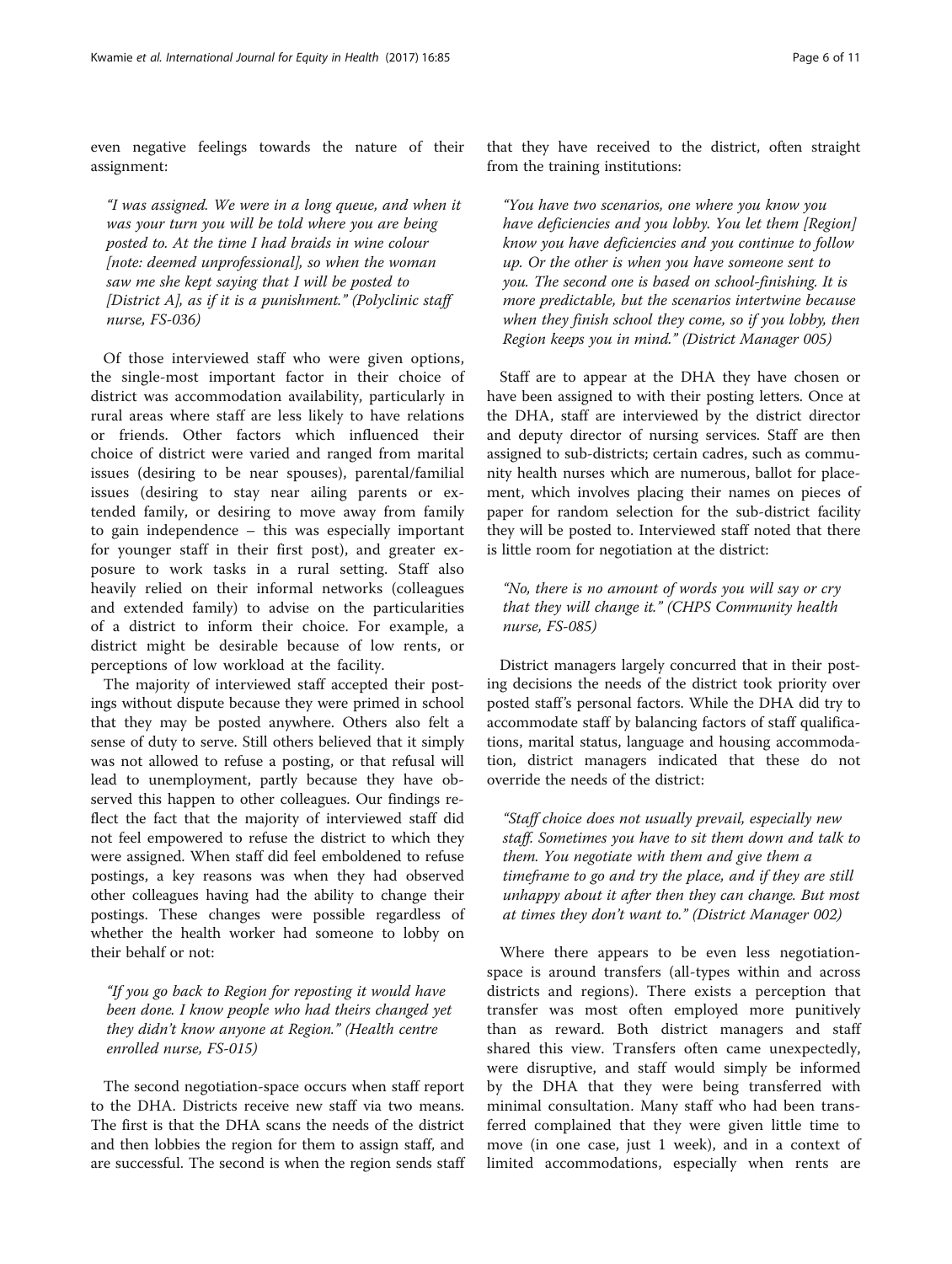paid 1–2 years advance without refund, this was particularly challenging:

"Transfer – you will be there and will be notified that you are being transferred. But you have rented a room and then your money will be lost to the landlord. The DHA don't care. They tell you: you have to go." (CHPS enrolled nurse, FS-076)

"If [staff] output is not good, if it is non-performance, it results in a transfer" (District Manager 006)

In practice, staff are eligible to apply for transfer after 5 years. If they are able to find someone to swap with them then they can go sooner, however the administrative procedures mean this can take several months. Half of the interviewed staff indicated they were not satisfied in their current posts.

# Explaining gaps between policy and practice (1): ambiguous conditions of service

The context in which postings and transfers occur is one dominated by a lack of staff awareness of conditions of service. As such, staff relied on their social networks for information, which results in much hearsay. Many interviewed staff indicated that they were unaware of any postings and transfers policy. Interviewed staff also varied in their belief that eligibility for transfer occurred after 2, 3, 4, 5, or 6 years. One major issue was the lack of policy consistency across urban and rural settings. For instance, it was rumoured amongst staff that serving terms were shorter in other regions of the country as compared to the Greater Accra Region. Furthermore, though District A and B are rural districts, many staff complained that because they are located in the capital city region the rural designation (which is supposed to confer an accelerated transfer process) is unevenly applied.

# Expanded example: study leave

One of the main issues for staff postings and transfers is related to study leave. Nearly all interviewed staff indicated that they have, or intend to apply for study leave. Only a handful indicated their intention to return to the district they are currently serving post-qualification. In 2013, the years of service eligibility to be able to apply for study leave was increased from 3 to 5 years. A memo dated May 2015 from GHS headquarters through the Regional Health Directorate directed study leave quotas for various training programmes across all regions (meaning that limitations had been placed on particular courses of study for eligible staff, thus increasing the competitiveness of getting study leave approval). Many interviewed staff reported disappointment with the

policy change. More critically, staff had signed a bond during school to serve in their posts for 3 or 4 years before being eligible to apply for either transfer or study leave, and there is widespread lack of clarity amongst interviewed staff as to whether the bond they signed or the new policy holds. The new service term of 5 years was viewed universally by interviewed staff as too long:

"In school we signed a bond of 3 years. No one has explained what happened to the bond. The majority of CHNs are women. Those that have a vision  $-$  if they consider marriage, upgrading themselves, childbearing – it prolongs everything you want to do." (Polyclinic Community Health Nurse, FS-040)

District managers noted the difficulties that the new policy had wrought:

"Because more people are going [to school] now, so they bumped it from 3 years. People don't understand, staff want to go to Region because they didn't believe [that the policy had changed]. Region also asks us whether we are explaining it well. It is a sudden change. I think 5 years is too much. It was a blow to some, because they are thinking that this is what happened to my seniors, so when it is my turn now  $\overline{I}$ can also go]. So now it is if you know someone: "my girl is here, please sign her letter…". Even if you refuse to sign, she can still get someone at Region to sign it so that they are released." (District Manager 004)

District managers also explained that though 5 years of service are required prior to study leave eligibility, years of service also depended on the course being applied for, and if there is a priority need for certain cadres, staff applying for those cadres can be 'fasttracked'.

Interviewed staff also complained that study leave approval could be delayed in cases where senior staff were entitled to have their leave approved first, so even if years of service have been met, study leave could be rejected:

"It depends if someone higher than you – meaning if they have been here longer and if they are a higher grade than you – then they have to go first, so you are delayed." (Health centre staff nurse, FS-011)

Study leave with pay is dependent on staff attending an approved list of training institutions, as well as an approved list of training programmes. The procedure for study leave is that staff submit a letter of intent 1 year in advance of when they would like to go on study leave. However, interviewed staff reported that it was not clear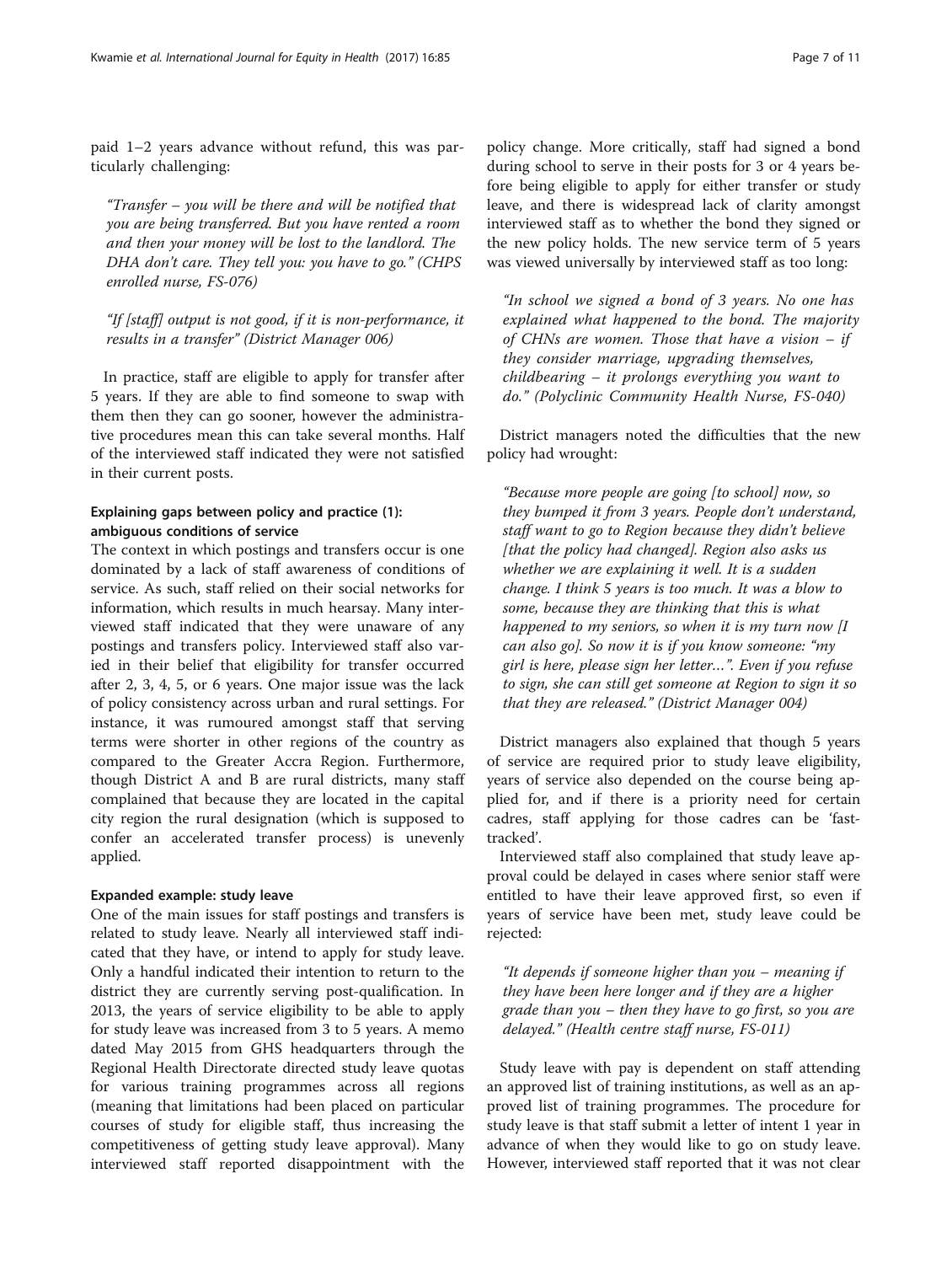whether they are to submit in year 4 with intention of attending school in year 5, or submit in year 5 with intention of attending school in year 6. Interviewed staff also reported feeling limited by rigid career paths. In practice this meant that staff wanting to shift career paths or study other programmes may not have their leave approved, or may take leave without pay, and risk their qualifications not being recognised as part of their promotion. Some staff use their personal leave to take courses:

"I wanted to further my education. I went on leave without pay. I already had admission so I left before my approval letter was ready. GHS doesn't recognise the course, so promotion will be a problem for me. I heard about it before leaving so I prepared my mind. I returned to my same post." (District hospital Community Health Nurse, FS-046)

Some staff attend school clandestinely, especially in District A where a private university is located. District managers confirmed that it was the case that some staff wanted to be posted into the district specifically so that they could attend the university. District managers also mentioned the long approval processes which further complicate study leave:

"One of the challenges is the processing time for study leave. You find that staff will leave to the region for study leave, by the time it takes to go up the levels of approval, the back and forth, and some time is needed from HQ – you realise that staff are already in school before approvals come. Sometimes it takes even one year." (District Manager 006)

Interviewed staff also compared themselves to their Ghana Education Service (GES) colleagues posted to the same district, and were dissatisfied that GES staff were allowed to attend distance or sandwich courses with pay (which is not allowed by the GHS), thus enabling GES staff to access promotions more quickly:

"What I know is that in school we sign a bond but it is for 4 years. I learned when I arrived that it is 5 years. If it changed it should not affect us but those coming  $[$ in $]$ . When you compare it with the way of schooling with Ghana Education Service, it is not fair because we are not allowed to study while working, but the Ghana Education Service does. So you are waiting for 4 years working, doing nothing unless they give you study leave. You start with [the] teachers, you come to the district you all have diplomas, and before you hear they have degrees, masters…" (Health centre Community Health Nurse, FS-021)

# Explaining gaps between policy and practice (2): perceptions of system unfairness

The lack of policy communication, and thus staff clarity surrounding conditions of service results in a sense of unfairness in the system from staff and district managers alike. However, because of the greater negotiation-space (in the case of postings) at regional-level as compared to district-level, interviewed staff appear to trust the region more, viewing them as more favourable to their preferences:

"I will be eligible in 2018 according to them. We signed a bond of 4 years. They are now saying 5 years. I am bound by what I have signed, but I don't know what the DHA will honour. The difference is if you go to region they will listen, but DHA will think of what they need." (Health centre general nurse, FS-067)

District managers and staff alike complained that this can sometimes interfere with staff negotiations:

"It's only when they go behind your back if they know someone – like at national-level or an MP. They do lobbying up there already before they even come. When they start crying or are rude, if you are not fast they will go to Region and tell a different story to get a new letter. So now I call directly the Regional Health Directorate and Chief Nursing Officer and they give their assurance that they will turn them back." (District Manager 005)

"Those who refuse, sometimes it's the fault of the Region. Region will instead call the district and interfere by instructing them what to do with a certain person. They shouldn't instruct, they should just post." (CHPS Midwife, FS-023)

# **Discussion**

The objective of this study was to explore the formal and informal policies and processes which underpin posting and transfer practices at district-level in two rural districts of the Greater Accra Region of Ghana. We sought to investigate the rules which govern actions of district managers and frontline staff in postings and transfer practice. This was justified from a policy and practice perspective to potentially better inform the geographic deployment and mobility of health workers to address issues of equitable distribution, and from a research perspective to buttress an under-researched and distinct aspect of the human resources for health literature.

Overall, it appears that while the cascaded authority for posting and transfer decision-making (from MOH to GHS-HQ, regional and district levels) is well-laid out in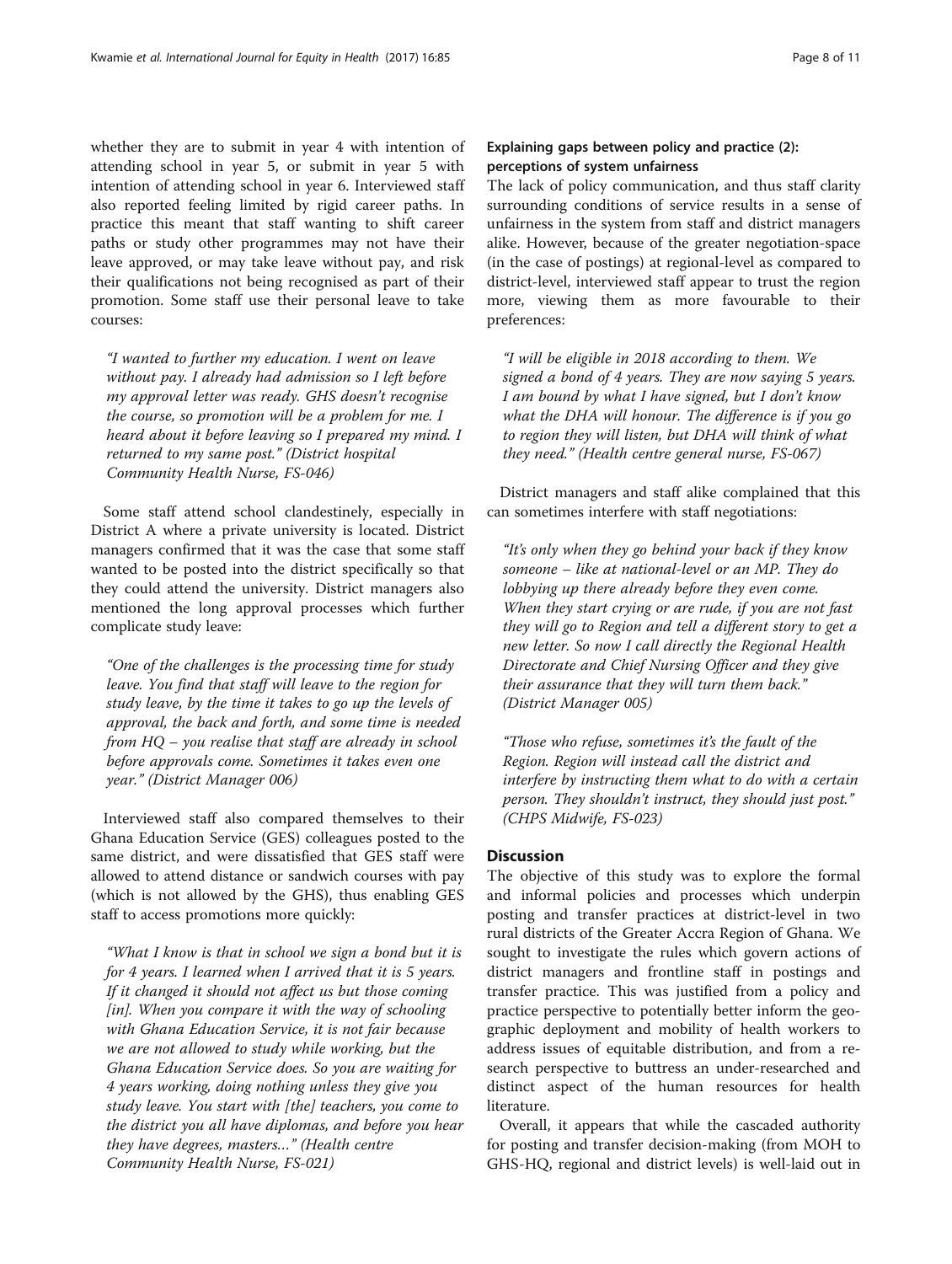theory, in reality it is the differential negotiation-spaces at regional and district level which guide postings and transfers practice – namely through informal lobbying, and managerial discretion (governed by managerial decision-space). The differences exercised at regional and district level have different effects on staff perception of how they are handled by the system. Decisionspace – that is the range of choice available to local actors – is a concept which has been well-explored in the literature [\[27](#page-10-0)–[29\]](#page-10-0). Decision-space is influenced by 1) the resources managers have access to, 2) their managerial capacities, 3) the accountability mechanisms regulating them, and 4) their operational context [\[30](#page-10-0)]. Our previous findings on district-level decision-space in Ghana have shown the overall operational context of the health system as being one of strong hierarchical authority and resource uncertainty at district level, meaning that district-level management is less responsive at local levels because it is focused upwards on meeting national-level demands and resource dependency, rather than downwards on health facilities and communities [[31\]](#page-10-0). Our findings here demonstrate how bureaucratic functions get translated through policy implementation and how people respond; that negotiation is not a static occurrence, but rather an ongoing one. From our findings, this can be seen in the fact that there are multiple spaces for negotiation, occurring in this case at both the regional and district levels, and that these spaces do not have clear 'rules' which guide them, meaning that they can be 'tested', that is people can try them to achieve a given result (which may be positive or negative). These negotiations are embedded within broader policy contexts of systemic hierarchy and implicit resource dependence on higher levels [[32\]](#page-10-0). It is not surprising that in a context of limited awareness of the formal written postings and transfers policy, lacking clarity on policy goals results in hearsay and misunderstandings as well as perceptions of an unfair system. It is clear that when policy clarity is lacking, staff try to make sense through observation and information gathered from their informal networks.

There are clear tensions between organisational and individual goals. In this case, it appears that the organisational goals 'win', because managers are able to prevail in their decisions to post and transfer staff (as compared to staff prevailing in their choices of post based on accommodation, familial or experiential preference). We also noted differential levels of trust between staff and regional- and district-level managers, as health workers perceive greater negotiation spaces at regional-level as compared to district-level. The increase in eligibility years for study leave, coupled with insufficient policy communications surrounding the policy change, and the issues of suspended bonds has

also had major implications for the levels of trust staff have in the system itself.

The literature on postings and transfers remains nascent, and our findings contribute to this literature. There are lessons from other countries with which our findings converge. For instance, in Pakistan, Collins and colleagues note the high circulation of staff in the health system related to poor implementation of formal rules and the nature of public sector control [[33\]](#page-10-0). In Nepal, career paths were seen to be important to keeping staff in service [\[34\]](#page-10-0). Research in India found that the tensions between organisational and individual goals can be difficult to align in postings and transfers, particularly in contexts of ambiguous or 'pliable' policies and staff shortage, which makes manipulation of the system from the perspective of either managers or staff possible [\[35](#page-10-0)]. In Nigeria, Abimbola and colleagues point to three functions of postings and transfers, including its routineness improving system performance, or punishment of staff, and how the lack of clear policy leads to differential postings and transfers practice which does not always lead to equitable distribution of staff [\[36\]](#page-10-0). From our findings, given the lack of policy clarity from the perspective of staff, and the multiple and differential negotiations surrounding postings and transfers, it is not apparent that organisationally, the GHS is meeting its policy goal of "distributing staff solely on the basis of vacancies […] done with fairness and transparency". It is of note that district managers view themselves as receivers of staff from regional-level, and identify the region as interfering in district-level decision-making at times, whereas frontline staff view the regional-level as more amenable to their personal situations. When being posted, staff have some room to negotiate; however, in the case of transfers they have little room for negotiation. Staff feel disempowered by their inability to challenge decisions. District managers appear to be committed to the stated objectives of the postings and transfers policy, and may possibly be acting to control the decision-space they do have, in a context where they feel they have too limited control over resources. This underscores the delicate tension which exists between the interests of the person and the interests of the system.

Our study contributes to the expanding notion of health systems governance. This study usefully illustrates the influence of people in the ongoing negotiations which govern decisions on how the health workforce is deployed; this goes beyond the structures of 'good' governance, or the set of applied processes meant to guide decision-making. Secondly, our study helps to fill the gap in the literature bridging overall health system governance and health workforce development. By examining postings and transfers as a dynamic process, we distinguish it from the existing, static evidence on staff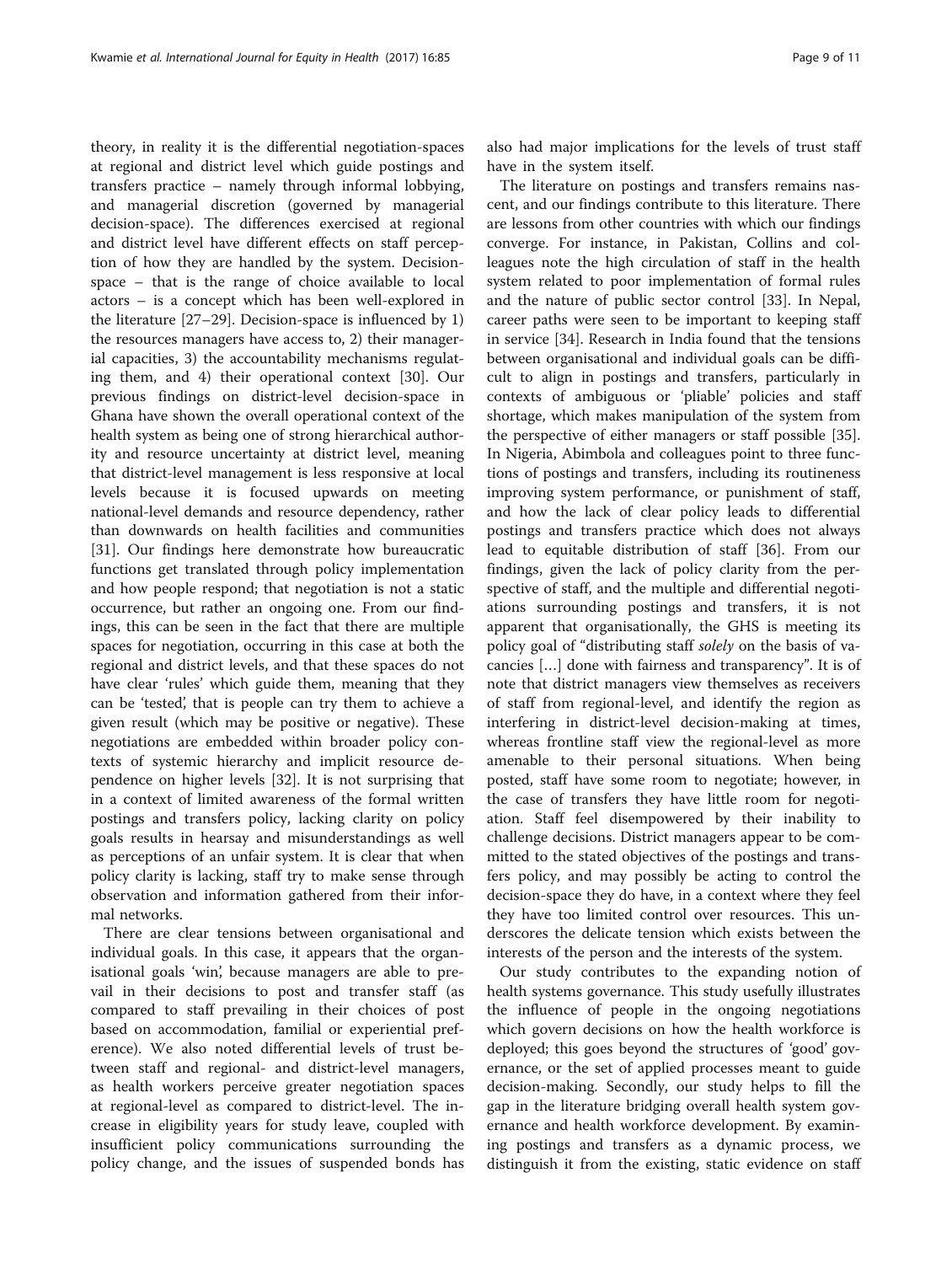attraction and retention factors. Postings and transfers are complex, and shaped by the complexities of what governs negotiations, which of course includes staff attraction and retention and more.

The young age of staff in this study (the bulk of whom are in their first posting) does not reflect the broader composition of GHS staffing. This suggests high turnover in these rural districts, that new staff are entering and do not stay in the district. The majority of staff do not refuse postings, yet staff appear to be using study leave as a legitimate exit strategy. This makes sense in an organisational culture of strong hierarchy, and a cultural context of compliance.

From a governance perspective the distribution of roles and responsibilities for health workforce decisionmaking authority and power influences the interactions between regional and district management and staff performance [\[16](#page-10-0), [37](#page-10-0)]. A greater degree of alignment between regional and district levels would support health workforce functioning overall. It is also clear that greater attention must be paid to the 'software' (i.e. the ideas and interests, norms and values, power and relations) [[38\]](#page-10-0) which oil the ongoing negotiations of postings and transfers.

We note some limitations in our study. First, the study does not include regional or national level perspectives. These would aid understanding about the ongoing negotiation of posting and transfer across the health system. Secondly, considerations of gender in low- and middleincome country health workforce policies have also been lacking [[39](#page-10-0)]. Most attention to gender in health has reflected service demand and access aspects, with less attention paid to gender in relation to staff service conditions, motivations and hidden biases in career progression [[40\]](#page-10-0). Though the study does not explicitly investigate gendered issues of postings and transfers, we do note that 90% of the respondents were women, and their responses address marital and childbearing issues (for example in the case of study leave). Gender is a particularly important contextual factor in health workforce governance, not least because a majority of the health workforce are women and are concentrated at the lower levels of the health system [\[41](#page-10-0)]. Ghana's policy on gender [[42\]](#page-10-0) admits its own failings and lack of structures and mechanisms to address gender concerns within the health workforce. This presents a potential area of future research.

## Conclusions

In a context of ambiguous conditions of service, frontline staff rely on information gathered through informal networks to make sense of the postings and transfers system. Staff do not necessarily refuse rural postings, but seek legitimate exit routes through study leave.

Insufficient communication surrounding changes in postings and transfers policy, and the limited negotiationspace at district-level as compared to regional-level exacerbates staff perceptions of an unfair system. There is great need for policy consistency and clarified information to better align staff and system goals.

## **Endnote**

<sup>1</sup>While the Ghana Health Service Policy on Postings (2015) is titled 'postings' only, it in fact includes sections on inter-regional postings, intra-regional postings, which are 'transfers' in this case. The policy refers to transfers as movement out of the Service to another Public Service Organisation.

#### Abbreviations

CHPS: Community-based Health Planning and Services; DHA: District Health Administration; GES: Ghana Education Service; GHS: Ghana Health Service; MOH: Ministry of Health

#### Acknowledgements

We first thank the district managers and frontline staff from the Greater Accra Region who shared their time and perspectives so freely with us. We thank also Genevieve Aryeetey who made inputs into early conceptualising, and Akosua Brobbey who provided invaluable help in conducting the literature review. The preparation of this paper benefitted from discussions at an April 2016 writing workshop organised by the Consortium for Health Systems Innovation and Analysis (CHESAI) to generate deeper Southern-led perspectives on health systems and governance issues. CHESAI is funded by a grant from the International Development Research Centre, Canada.

#### Funding

This study was supported by the John D. and Catherine T. MacArthur Foundation.

#### Availability of data and materials

Please contact author for data requests.

#### Authors' contributions

Conceived and designed study: AK, MS, IA, MA. Developed instruments: AK, MS. Collected data: AK, MA. Analysed data: AK, MA, MS. Wrote and reviewed manuscript: AK, MA, MS, IA. All authors read and approved the final manuscript.

#### Competing interests

The authors declare that they have no competing interests.

#### Consent for publication

Not applicable.

#### Ethics approval and consent to participate

Ethical approval for this study was awarded by the Ghana Health Service Ethical Review Committee [GHS-ERC: 05/09/14] and the Columbia University Medical Centre [CUMC-IRB: 30/04/2015]. Informed consent was obtained from all respondents. Each respondent was advised of the anonymity of the interview and their right to quit involvement at any time.

#### Publisher's Note

Springer Nature remains neutral with regard to jurisdictional claims in published maps and institutional affiliations.

#### Author details

<sup>1</sup>Ghana Health Service, Research and Development Division, Ministries, P.O. Box MB190, Accra, Ghana. <sup>2</sup> Achimota, Accra, Ghana. <sup>3</sup> Averting Maternal Death & Disability Program (AMDD) Heilbrunn Department of Population